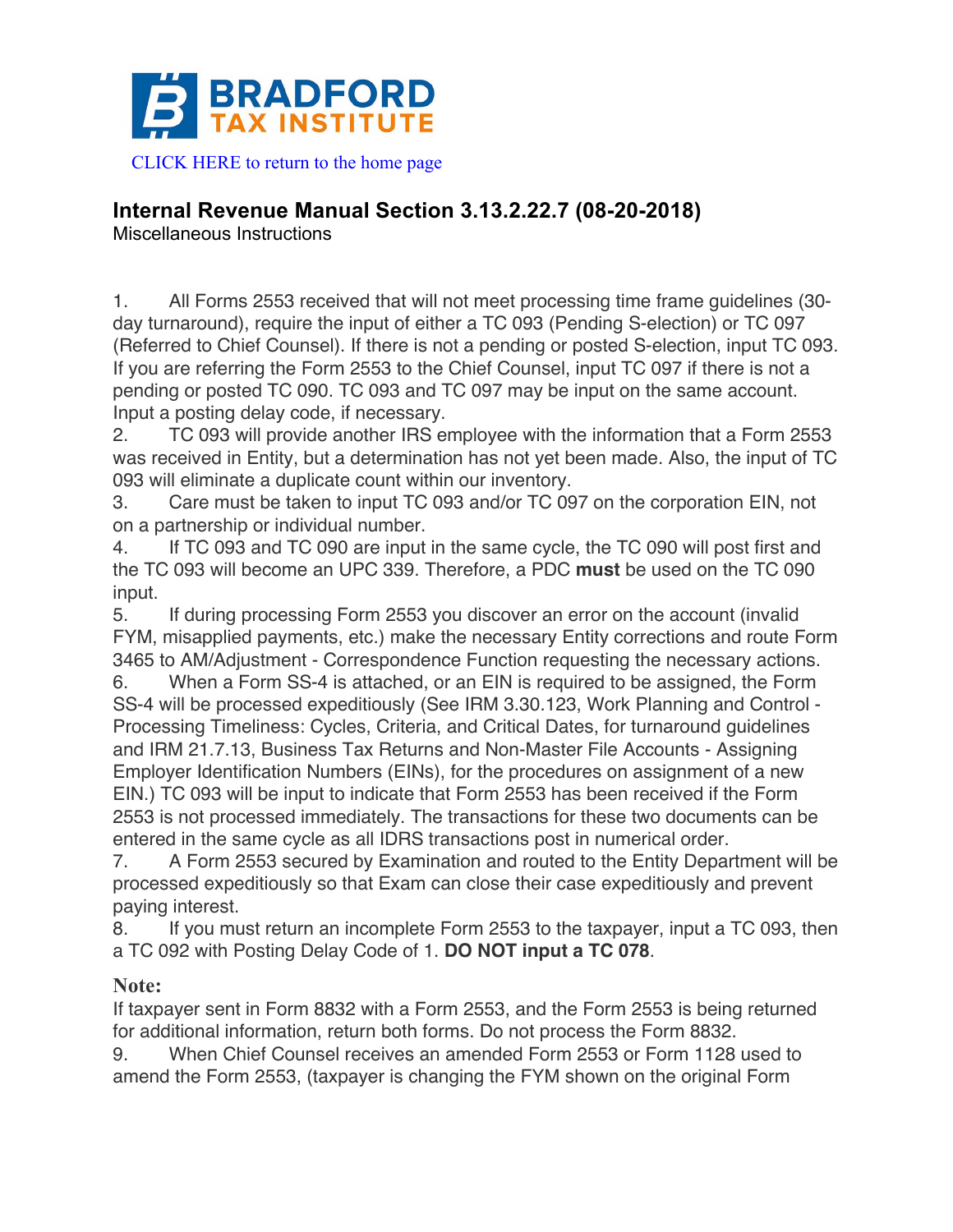2553), Chief Counsel will review the case for timeliness and forward it to the Campus for consideration. Chief Counsel will notify the taxpayer the case was sent to the Campus.

- If the amended Form 2553 is received after the 15th day of the third month from the effective date, they will notify the taxpayer that it is not timely.
- If it is timely, Chief Counsel will call their contact person at the campus to advise they received a timely amendment. Chief Counsel will fax the amended Form 2553 and ruling letter to the campus. The amended FYM will be edited on Form 2553. The annotation "Per Chief Counsel Phone Call" , the date, the name and phone number of the Chief Counsel employee, and the IDRS number of the employee processing the case will be entered on the document.

10. The instructions to Form 2553 provide that the taxpayer follow-up with the campus in the event he has not received a determination within 3 months or 6 months (if Part II) of mailing Form 2553.

11. Inquiries meeting TAS criteria will be forwarded to TAS on Form 911 if the issue cannot be resolved the same day. See IRM 13.1.7, Taxpayer Advocate Case Procedures - Taxpayer Advocate Service (TAS) Case Criteria. If the taxpayer is experiencing or about to experience economic harm that may be a result of IRS actions or created as a result of circumstances in the taxpayer's personal life, refer to IRM 13.1.7, Taxpayer Advocate Case Procedures - Taxpayer Advocate Service (TAS) Case Criteria, and route to TAS as appropriate.

12. If an inquiry is received after the due date and there is no record of receiving Form 2553, ask the taxpayer to resubmit their Form 2553 accompanied with a copy of our letter. Request a response within 30 days from the date of our letter. If a response is not received within 30 days, advise the taxpayer that he/she no longer qualifies for a timely filed Form 2553 for the current tax year and he may be approved for the following tax year if he submits another Form 2553.

13. If the taxpayer submits a late reply to the above request, approve the Form 2553 for the current year. Caution will be taken to ensure the use of the appropriate PSC for the notice.

14. If a separately filed shareholder consent is received from a new shareholder, associate it with the TC 090 DLN.

15. Care should be exercised to prevent unnecessary unpostables, specifically, UPCs 323 and 339.

16. See chart below for processing duplicate Forms 2553:

| If                                | And                                                                                                             | Then                                                                                                     |
|-----------------------------------|-----------------------------------------------------------------------------------------------------------------|----------------------------------------------------------------------------------------------------------|
| a) Taxpayer submits<br>Form 2553, | 1) Form $2553$ has same<br>effective date as Master File<br>and election was approved<br>within last 45 days,   | Prepare Form 2553 for destruction as classified<br>waste per local procedures.                           |
| Taxpayer submits<br>Form 2553.    | $2)$ Form 2553 has same<br>effective date as Master File<br>and election was approved<br>more than 45 days ago, | Send 385C to taxpayer. Prepare Form 2553 for<br>destruction as classified waste per local<br>procedures. |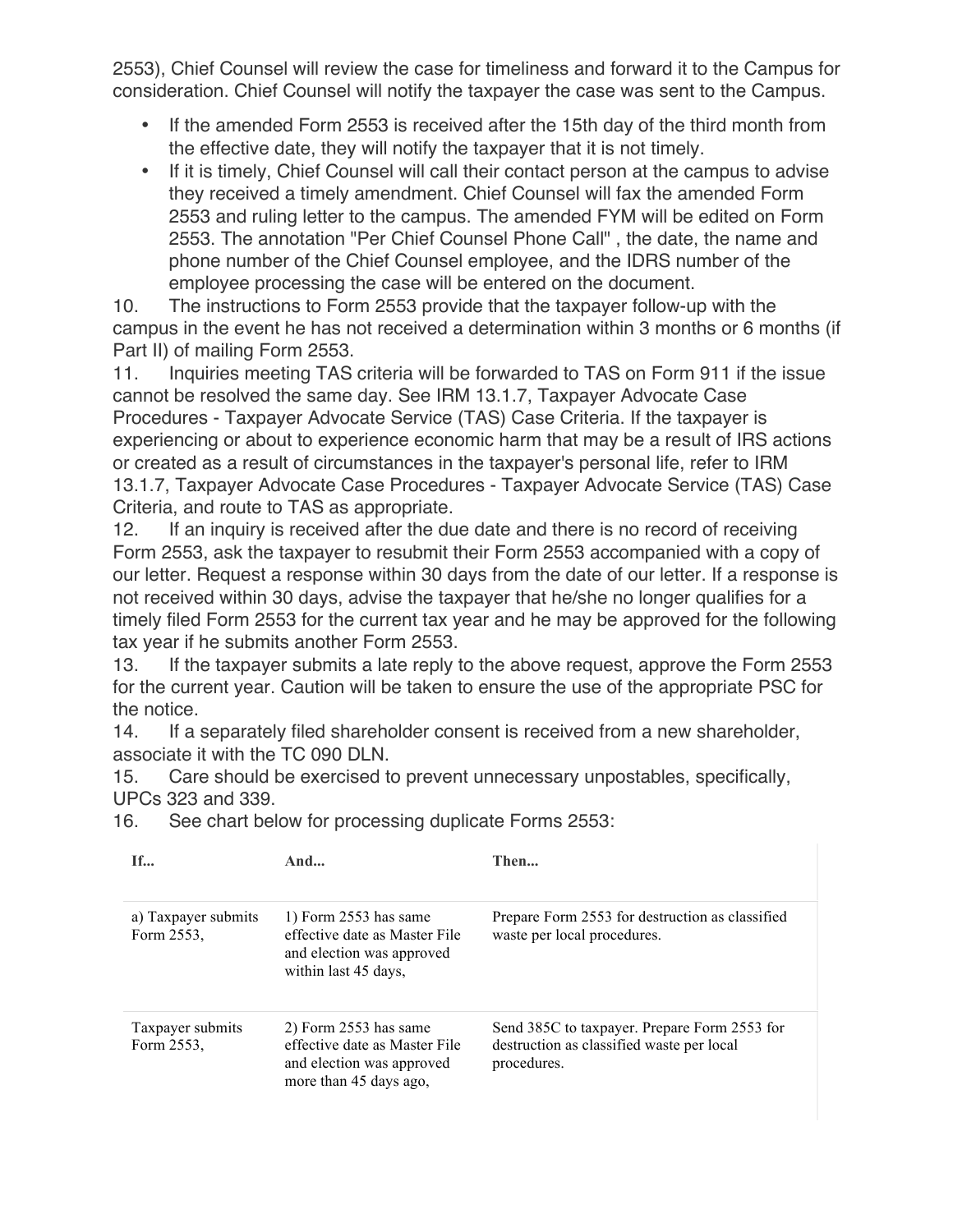| If                                                                                                     | And                                                                                                                                           | Then                                                                                                                                                                                                                                                            |
|--------------------------------------------------------------------------------------------------------|-----------------------------------------------------------------------------------------------------------------------------------------------|-----------------------------------------------------------------------------------------------------------------------------------------------------------------------------------------------------------------------------------------------------------------|
| b) Taxpayer submits<br>new Form 2553 with<br>earlier effective date<br>than what is on<br>Master File, | 1) Proper Rev. Proc.<br>documentation is attached.                                                                                            | Input TC 092, TC 090, PDC 1, with earlier<br>effective date, suppress notice and send 385C.                                                                                                                                                                     |
| Taxpayer submits<br>new Form 2553 with<br>earlier effective date<br>than what is on<br>Master File,    | 2) Proper Rev. Proc.<br>documentation is <b>notattached</b><br>or the form is incomplete and<br>the taxpayer is still eligible for<br>relief, | Return the Form 2553 with a 385C informing<br>taxpayer of their current effective date was not<br>changed due to incomplete form and/or proper<br>documentation not attached.                                                                                   |
| Taxpayer submits<br>new Form 2553 with<br>earlier effective date<br>than what is on<br>Master File,    | 3) Proper Rev. Proc.<br>documentation is attached and<br>the taxpayer is not eligible for<br>relief,                                          | Send 385C to taxpayer informing him/her of the<br>effective date on Master File and that their only<br>recourse is a Private Letter Ruling (PLR). See IRM<br>3.13.2.22.10                                                                                       |
| Taxpayer submits<br>new Form 2553 with<br>earlier effective date<br>than what is on<br>Master File,    | 4) Proper Rev. Proc.<br>documentation is attached, the<br>form is incomplete, and the<br>taxpayer is still eligible for<br>relief,            | Return Form 2553 in a 385C informing T/P of<br>their current effective date, missing information on<br>Form 2553, and instructing them to re-submit their<br>Form 2553 with all required documentation for<br>approval of their newly requested effective date. |
| c) Taxpayer submits<br>new Form 2553 with<br>later effective date<br>than what is on<br>Master File,   | 1) Research (of IDRS and<br>Sec'y of State's database)<br>shows original effective date is<br>correct,                                        | Send 385C to taxpayer. Associate Form 2553 with<br>original TC 090 DLN.                                                                                                                                                                                         |
| Taxpayer submits<br>new Form 2553 with<br>later effective date<br>than what is on<br>Master File,      | 2) Research (of IDRS and<br>Sec'y of State's database)<br>shows later effective date is<br>correct,                                           | Input TC 092, TC 090, PDC 1, with later effective<br>date.                                                                                                                                                                                                      |

17. An election or revocation may be rescinded if the request is received by the due date of the original election or revocation. The taxpayer is not held to the five-year wait for re-election on a rescinded election.

A. A TC 091 will be input for a rescinded election for the same effective date as the original election. Suppress CP 262 and send 326C informing taxpayer that we have rescinded their Subchapter S-election.

B. A "dummy" Form 2553 should be prepared for a rescinded revocation. Attach the taxpayer's request to the "dummy" Form 2553. Suppress CP 261 and send 385C informing taxpayer that we have rescinded the revocation of their Subchapter S-election. The TC 090 will go UPC 339 in two cycles; monitor and close.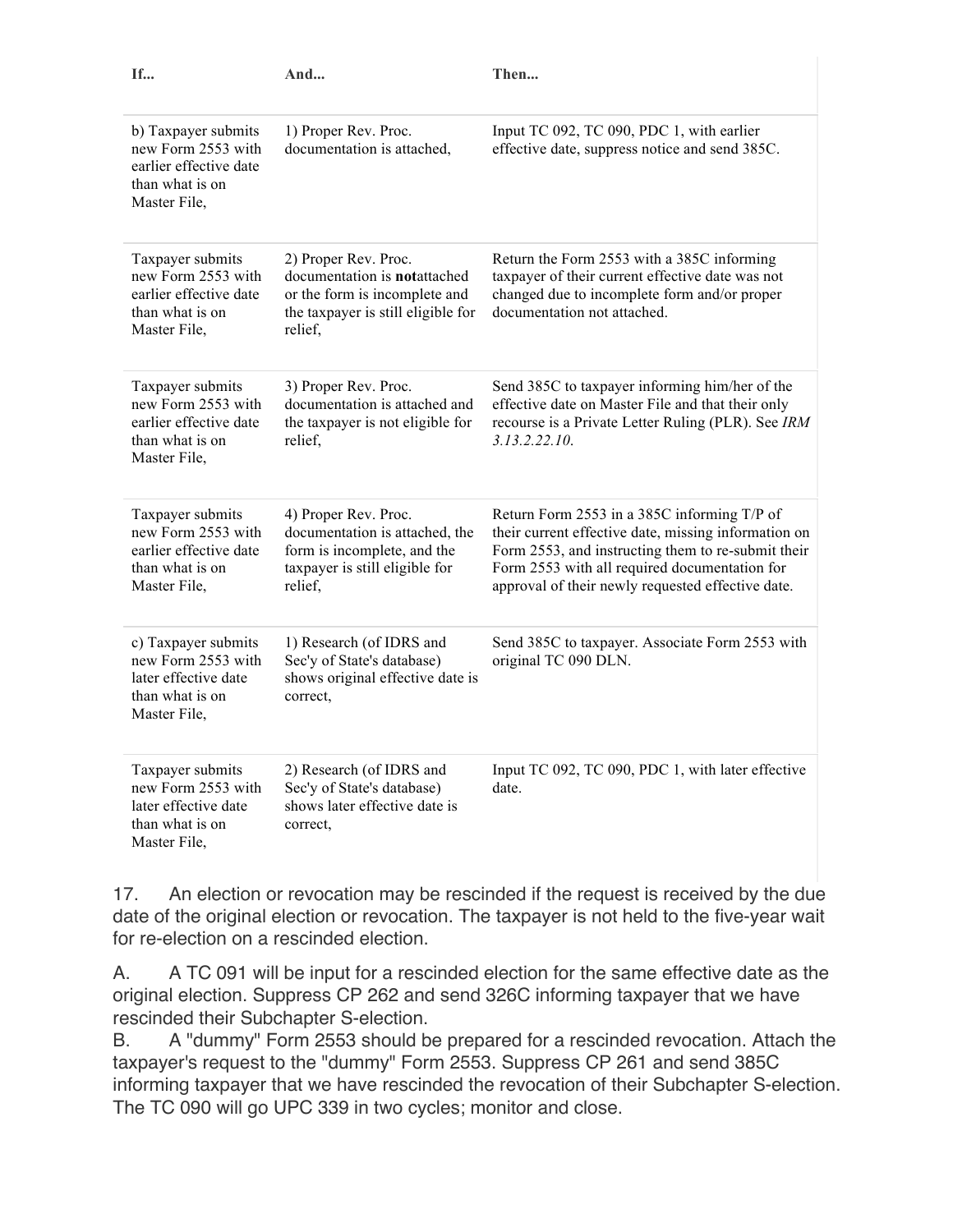18. HQ analysts and attorneys from Chief Counsel will contact the campus to have corrections made to accounts. Flaws in accounts have been found during research of Private Letter Rulings, revenue announcements, etc. The Discovery Directory is an efficient way to verify the identity of another IRS employee.

19. If a Form 2553 is received with a TC 090 posted and the BK95 hold has passed but the FRC is still 1120–01, delete the 1120 FRC so IDRS will allow a paper Form 1120S to post.

20. Shareholders may request an **Extension of Time for Shareholders' Consent** in the event, the corporation cannot obtain a shareholder's consent, provisions have been made to enable the corporation to apply for an extension of time to obtain the required signature(s) per Section 1.1362-6(b)(3)(iii).

The corporation is not required to supply a date on which the consent will be secured.

If there is an AIMS indicator present on any MFT 02 modules, do not process the case, instead route to Exam Classification in the appropriate Area Office to be processed.

• If any other information is missing, request via 312C enclosing Form 2553 prior to sending for Director's approval.

• Input TC 093, TC 092, PDC 1.

• The request must be routed to the site director for approval. The Campus Directors have authority to grant an extension of time, based upon what he/she deems to be reasonable cause. The extended due date is to be taken into consideration in determining timeliness.

Take the following action:

• Prepare routing slip stating: Under Section 1.1362–6(b)(3)(iii), an application for an extension of time to file a consent may be made to the Internal Revenue office where the election was filed.

• Route (through P&A) to Director, without suspending, for approval/denial. When Director's signature is secured, send 312C to corporation stating their request has been approved.

When the consent statements covered by the extension are received, process Form 2553 accordingly.

If the FYM is changed using a TC 05X, complete Form 3465, to have credits transferred to the new tax period if present on MFT 02.

If response on incomplete Form 2553 or shareholders' consent is not received within five years, reject Form 2553 with TC 094, PSC "B."

21. The return due dates of the Form 1120 family of returns were changed for tax years beginning after December 31, 2015. However, the return due date for Form 1120S was not changed. During Form 7004 processing, the return due date may have been altered from Form 1120S to Form 1120 and vice versa. For the purposes of Form 2553, any extension posted (and approved) on an MFT 02 module will satisfy the requirements of Rev. Proc. 2013-30.

22. Quite often the taxpayer will enter 12-31-YYYY in Item E as the requested effective date. **Do not use this as the effective date** unless the dates in Items B and L are also 12-31-YYYY. This also applies to rulings from Chief Counsel. In order for the